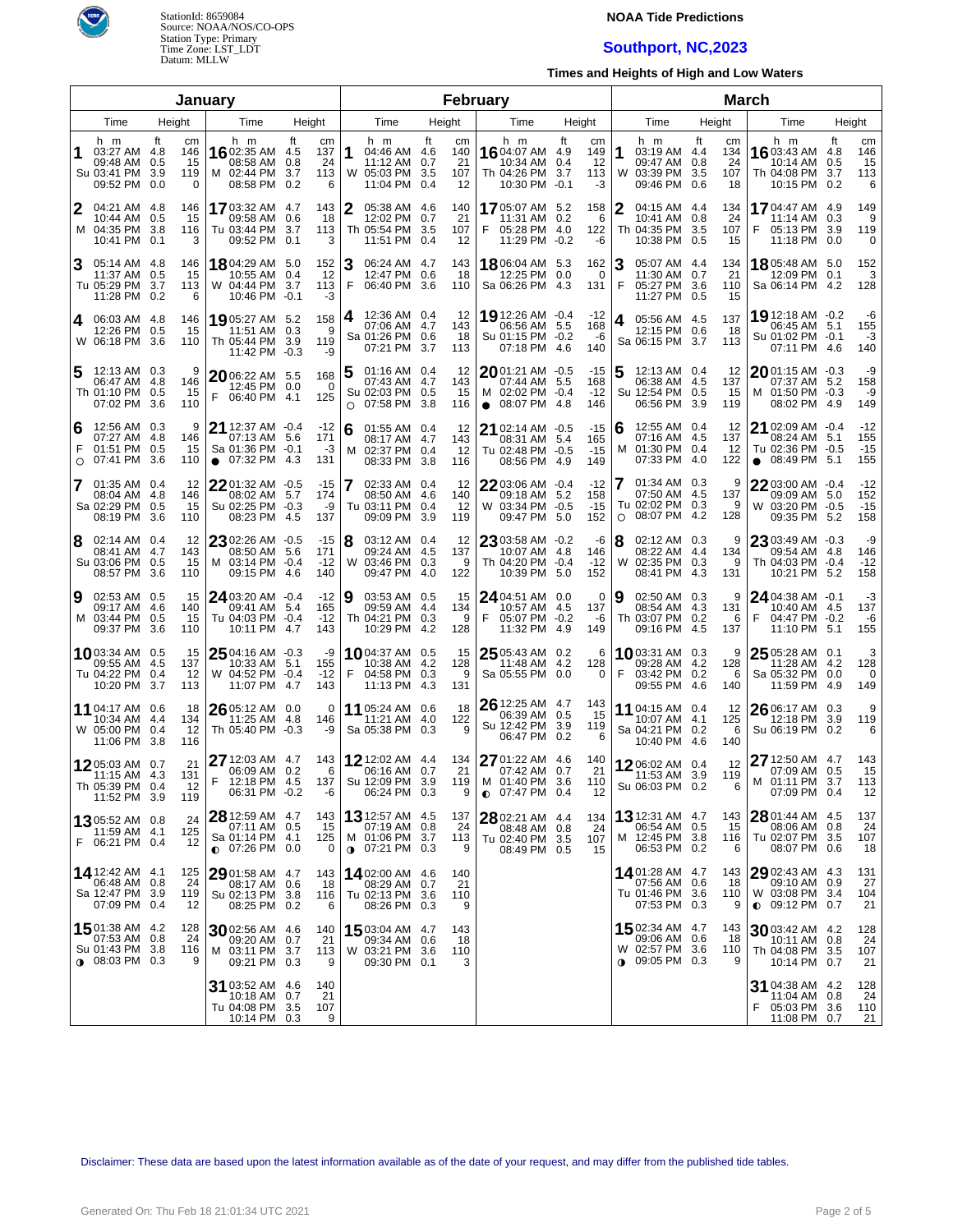

## **NOAA Tide Predictions**

# **Southport, NC,2023**

**Times and Heights of High and Low Waters**

|                |                                                                              |                                    | April       |                                                                              |                                    |                 |                                                                               |       | <b>May</b>              |                                                                                    |                                        |                                                                         |                                                 |                                                                         |                                                |
|----------------|------------------------------------------------------------------------------|------------------------------------|-------------|------------------------------------------------------------------------------|------------------------------------|-----------------|-------------------------------------------------------------------------------|-------|-------------------------|------------------------------------------------------------------------------------|----------------------------------------|-------------------------------------------------------------------------|-------------------------------------------------|-------------------------------------------------------------------------|------------------------------------------------|
| Time<br>Height |                                                                              |                                    |             | Time                                                                         | Height                             |                 | Time                                                                          |       | Height                  | Time                                                                               | Height                                 | Time                                                                    | Height                                          | Time                                                                    | Height                                         |
|                | h m<br>05:30 AM 4.2<br>11:51 AM 0.6<br>Sa 05:55 PM 3.7<br>11:58 PM 0.6       | ft<br>cm<br>128<br>18<br>113<br>18 |             | h m<br>16 05:26 AM 4.8<br>11:45 AM<br>Su 05:58 PM 4.6                        | ft<br>146<br>$-0.1$<br>140         | cm<br>-3        | h m<br>1<br>05:36 AM 4.1<br>11:49 AM 0.4<br>M 06:06 PM 4.2                    | ft    | cm<br>125<br>12<br>128  | h m<br>16 05:58 AM 4.4<br>12:08 PM<br>Tu 06:33 PM 5.1                              | ft<br>cm<br>134<br>$-0.3$<br>-9<br>155 | h m<br>1<br>12:28 AM 0.5<br>06:25 AM<br>Th 12:24 PM 0.2<br>06:58 PM     | ft<br>cm<br>15<br>3.8<br>116<br>6<br>4.9<br>149 | h m<br>1601:24 AM<br>07:18 AM<br>F<br>01:16 PM 0.0<br>07:49 PM 5.1      | ft<br>cm<br>9<br>0.3<br>3.8<br>116<br>0<br>155 |
| 2              | 06:19 AM 4.3<br>12:35 PM 0.5<br>Su 06:43 PM 3.9                              | 131<br>15<br>119                   |             | 17 12:07 AM -0.1<br>06:22 AM<br>M 12:35 PM -0.3<br>06:53 PM                  | -4.8<br>146<br>4.9<br>149          | -3<br>-9        | 12:13 AM 0.6<br>06:22 AM 4.1<br>Tu 12:29 PM 0.3<br>06:51 PM                   | -4.4  | 18<br>125<br>9<br>134   | 17 12:49 AM 0.1<br>06:51 AM 4.3<br>W 12:55 PM -0.3<br>07:23 PM 5.2                 | 3<br>131<br>-9<br>158                  | $01:16$ AM $0.4$<br>07:11 AM 3.8<br>F<br>01:07 PM 0.1<br>07:41 PM 5.1   | 12<br>116<br>3<br>155                           | 1702:12 AM 0.3<br>08:05 AM<br>Sa 02:00 PM 0.1<br>08:31 PM 5.0           | 9<br>3.8<br>116<br>3<br>152                    |
| 3              | 12:46 AM 0.5<br>07:04 AM 4.3<br>M 01:14 PM 0.4<br>07:26 PM 4.2               | 15<br>131<br>12<br>128             |             | 1801:03 AM -0.2<br>07:15 AM<br>Tu 01:23 PM -0.4<br>07:43 PM                  | -4.8<br>146<br>$-12$<br>5.1<br>155 | -6              | 3<br>01:00 AM 0.5<br>07:06 AM 4.0<br>W 01:07 PM 0.2<br>07:32 PM               | -4.7  | 15<br>122<br>6<br>143   | 1801:41 AM 0.1<br>07:40 AM 4.2<br>Th 01:40 PM -0.2<br>08:09 PM 5.3                 | 3<br>128<br>-6<br>162                  | 02:03 AM 0.3<br>07:55 AM 3.8<br>Sa 01:50 PM -0.1<br>08:24 PM 5.3        | 9<br>116<br>$-3$<br>162                         | 1802:56 AM 0.4<br>08:47 AM<br>Su 02:42 PM 0.2<br>$\bullet$ 09:11 PM 5.0 | 12<br>3.7<br>113<br>6<br>152                   |
| 4              | 01:29 AM 0.4<br>07:43 AM 4.3<br>Tu 01:50 PM 0.3<br>08:04 PM                  | 12<br>131<br>134<br>- 4.4          | 9           | 19 01:56 AM -0.2<br>08:02 AM<br>W 02:08 PM -0.4<br>08:29 PM                  | 143<br>4.7<br>$-12$<br>5.3<br>162  | -6              | 01:44 AM 0.3<br>4<br>07:46 AM 4.0<br>Th 01:44 PM 0.1<br>08:09 PM              | -4.9  | 9<br>122<br>3<br>149    | 19 02:29 AM 0.1<br>08:25 AM 4.1<br>F<br>02:23 PM -0.1<br>08:51 PM 5.2<br>$\bullet$ | 3<br>125<br>-3<br>158                  | 02:49 AM 0.1<br>4<br>08:39 AM<br>Su 02:36 PM -0.1<br>09:08 PM 5.4<br>O  | 3<br>3.9<br>119<br>-3<br>165                    | 19 03:38 AM  0.4<br>09:28 AM 3.6<br>M 03:22 PM 0.3<br>09:51 PM 4.8      | 12<br>110<br>9<br>146                          |
|                | 02:10 AM 0.3<br>08:19 AM 4.3<br>W 02:24 PM 0.2<br>08:39 PM                   | 131<br>-4.6<br>140                 | 9<br>6      | $2002:45$ AM $-0.2$<br>08:47 AM<br>Th 02:50 PM -0.3<br>09:12 PM<br>$\bullet$ | 137<br>-4.5<br>5.3<br>162          | -6<br>-9        | 5<br>02:26 AM 0.2<br>08:23 AM 4.0<br>F<br>02:21 PM 0.1<br>08:46 PM<br>$\circ$ | - 5.1 | 6<br>122<br>3<br>155    | $2003:14$ AM 0.2<br>09:07 AM 3.9<br>Sa 03:05 PM 0.0<br>09:32 PM                    | 6<br>119<br>0<br>5.1<br>155            | 5<br>03:37 AM 0.1<br>09:24 AM 3.9<br>03:24 PM -0.2<br>м<br>09:55 PM 5.4 | 3<br>119<br>-6<br>165                           | 2004:19 AM 0.5<br>10:09 AM<br>Tu 04:04 PM<br>10:32 PM                   | 15<br>3.6<br>110<br>0.4<br>12<br>4.7<br>143    |
| 6<br>$\circ$   | 02:50 AM 0.3<br>08:52 AM 4.2<br>Th 02:57 PM 0.2<br>09:12 PM                  | 128<br>-4.7<br>143                 | 9<br>6<br>F | 21 03:32 AM -0.1<br>09:30 AM<br>03:32 PM -0.2<br>09:56 PM                    | 131<br>-4.3<br>5.2<br>158          | -3<br>-6        | 6<br>03:09 AM 0.2<br>09:00 AM 4.0<br>Sa 03:00 PM 0.0<br>09:25 PM 5.2          |       | 6<br>122<br>0<br>158    | 21 03:58 AM 0.3<br>09:49 AM 3.8<br>Su 03:46 PM 0.2<br>10:14 PM                     | 9<br>116<br>6<br>4.9<br>149            | 04:27 AM 0.0<br>6<br>10:15 AM<br>Tu 04:17 PM -0.2<br>10:48 PM 5.4       | 0<br>3.9<br>119<br>-6<br>165                    | 21 05:00 AM 0.5<br>10:53 AM<br>W 04:47 PM 0.5<br>11:14 PM 4.6           | 15<br>3.5<br>107<br>15<br>140                  |
| 7<br>F         | 03:29 AM 0.2<br>09:25 AM 4.1<br>03:31 PM 0.1<br>09:48 PM                     | 125<br>-4.8<br>146                 | 6<br>3      | 22 04:18 AM 0.0<br>10:14 AM<br>Sa 04:15 PM<br>10:40 PM                       | 4.1<br>125<br>0.0<br>5.0<br>152    | 0<br>0          | 7<br>03:53 AM 0.1<br>09:40 AM 3.9<br>Su 03:42 PM 0.0<br>10:09 PM              | -5.2  | 3<br>119<br>0<br>158    | 2204:42 AM 0.4<br>10:34 AM 3.6<br>M 04:30 PM 0.3<br>10:59 PM                       | 12<br>110<br>9<br>4.8<br>146           | 05:19 AM 0.0<br>11:14 AM 4.0<br>W 05:14 PM -0.1<br>11:44 PM 5.3         | 0<br>122<br>-3<br>162                           | 22 05:41 AM 0.5<br>11:40 AM<br>Th 05:33 PM<br>11:58 PM                  | 15<br>3.5<br>107<br>0.6<br>18<br>-4.5<br>137   |
| 8              | 04:11 AM 0.2<br>10:01 AM 4.1<br>Sa 04:08 PM 0.1<br>10:28 PM                  | 125<br>-4.9<br>149                 | 6<br>3      | 23 05:04 AM 0.2<br>11:00 AM<br>Su 04:59 PM<br>11:28 PM                       | 3.9<br>119<br>0.2<br>4.8<br>146    | 6<br>6          | 8<br>04:42 AM 0.1<br>10:27 AM 3.9<br>04:30 PM 0.0<br>м<br>11:00 PM            | -5.2  | 3<br>119<br>0<br>158    | 23 05:27 AM 0.5<br>11:21 AM<br>Tu 05:15 PM 0.5<br>11:45 PM                         | 15<br>3.5<br>107<br>15<br>4.6<br>140   | 8<br>06:12 AM -0.1<br>12:16 PM 4.1<br>Th 06:14 PM 0.0                   | -3<br>125<br>0                                  | 23 06:23 AM 0.5<br>12:29 PM<br>F<br>06:20 PM 0.7                        | 15<br>3.6<br>110<br>21                         |
| 9              | 04:57 AM 0.2<br>10:43 AM 3.9<br>Su 04:51 PM 0.1<br>11:16 PM 4.9              | 119<br>149                         | 6<br>3      | $24$ 05:51 AM 0.4<br>11:49 AM<br>M 05:46 PM                                  | 3.7<br>113<br>0.4                  | 12<br>12        | 9<br>05:33 AM 0.1<br>11:24 AM 3.8<br>Tu 05:25 PM 0.0<br>11:58 PM 5.1          |       | 3<br>116<br>0<br>155    | 24 06:11 AM 0.6<br>12:11 PM 3.5<br>W 06:03 PM 0.6                                  | 18<br>107<br>18                        | 12:42 AM 5.1<br>9<br>07:06 AM -0.1<br>F<br>01:18 PM 4.2<br>07:16 PM     | 155<br>-3<br>128<br>0.2<br>6                    | 24 12:42 AM 4.3<br>07:05 AM<br>Sa 01:18 PM<br>07:11 PM                  | 131<br>0.5<br>15<br>3.7<br>113<br>0.8<br>24    |
|                | 1005:46 AM 0.3<br>11:34 AM 3.8<br>M 05:39 PM                                 | 116<br>0.1                         | 9<br>3      | 25 12:17 AM 4.6<br>06:39 AM<br>Tu 12:41 PM<br>06:35 PM                       | 140<br>0.6<br>3.5<br>107<br>0.6    | 18<br>18        | 1006:27 AM 0.2<br>12:26 PM 3.8<br>W 06:23 PM 0.1                              |       | 6<br>116<br>3           | $25$ 12:33 AM 4.4<br>06:58 AM 0.6<br>Th 01:03 PM 3.5<br>06:53 PM 0.8               | 134<br>18<br>107<br>24                 | 1001:40 AM 4.9<br>08:03 AM -0.1<br>Sa 02:21 PM 4.4<br>$08:24$ PM        | 149<br>-3<br>134<br>0.3<br>9                    | 25 01:28 AM 4.2<br>07:50 AM<br>Su 02:10 PM<br>08:08 PM                  | 128<br>0.5<br>15<br>3.8<br>116<br>0.9<br>27    |
|                | 11 12:11 AM 4.9<br>06:40 AM 0.4<br>Tu 12:32 PM 3.7<br>06:34 PM 0.2           | 149<br>12<br>113                   | 6           | 2601:08 AM 4.4<br>07:31 AM<br>W 01:35 PM<br>07:29 PM                         | 134<br>0.7<br>3.4<br>104<br>0.7    | 21<br>21        | 11 12:57 AM 5.0<br>07:25 AM 0.2<br>Th 01:30 PM 3.9<br>07:28 PM 0.2            |       | 152<br>6<br>119<br>6    | $2601:23$ AM 4.3<br>07:47 AM 0.6<br>F<br>01:57 PM<br>07:50 PM 0.9                  | 131<br>18<br>3.5<br>107<br>27          | 11 02:40 AM 4.7<br>09:02 AM -0.2<br>Su 03:23 PM 4.6<br>09:34 PM 0.3     | 143<br>-6<br>140<br>9                           | 26 02:17 AM 4.0<br>08:39 AM<br>M 03:03 PM 4.0<br>09:11 PM<br>O          | 122<br>15<br>0.5<br>122<br>0.9<br>27           |
|                | 1201:11 AM 4.9<br>07:40 AM 0.4<br>W 01:37 PM 3.7<br>07:38 PM 0.3             | 149<br>12<br>113                   | 9           | 27 02:03 AM<br>08:29 AM 0.8<br>Th 02:34 PM 3.4<br>$\bullet$ 08:31 PM 0.8     | 4.3<br>131                         | 24<br>104<br>24 | 1202:00 AM 4.9<br>08:27 AM 0.2<br>F<br>02:38 PM 4.0<br><b>0</b> 08:39 PM 0.3  |       | 149<br>6<br>122<br>9    | 27 02:15 AM 4.2<br>08:40 AM 0.6<br>Sa 02:54 PM 3.7<br>$0.08:53$ PM $0.9$           | 128<br>18<br>113<br>27                 | 1203:40 AM 4.5<br>09:59 AM -0.2<br>M 04:22 PM 4.8<br>10:38 PM 0.3       | 137<br>-6<br>146<br>9                           | 27 03:09 AM 3.8<br>09:29 AM 0.4<br>Tu 03:55 PM 4.2<br>10:10 PM 0.8      | 116<br>12<br>128<br>24                         |
|                | 1302:16 AM 4.8<br>08:47 AM 0.4<br>Th 02:48 PM 3.7<br>$\bigcirc$ 08:52 PM 0.3 | 146<br>12<br>113                   | F<br>9      | 28 03:00 AM 4.2<br>09:29 AM<br>03:33 PM<br>09:36 PM 0.9                      | 128<br>0.8<br>3.5<br>107           | 24<br>27        | <b>13</b> 03:03 AM 4.8<br>09:30 AM 0.0<br>Sa 03:43 PM 4.3<br>09:51 PM 0.3     |       | 146<br>0<br>131<br>9    | 28 03:08 AM 4.1<br>09:32 AM 0.6<br>Su 03:48 PM 3.9<br>09:54 PM 0.9                 | 125<br>18<br>119<br>27                 | 1304:37 AM 4.3<br>$10:51$ AM $-0.2$<br>Tu 05:18 PM 5.0<br>11:36 PM 0.3  | 131<br>-6<br>152<br>9                           | 28 04:02 AM 3.7<br>10:16 AM<br>W 04:45 PM 4.5<br>11:05 PM 0.7           | 113<br>9<br>0.3<br>137<br>21                   |
| F.             | <b>14</b> 03:24 AM 4.8<br>09:54 AM 0.3<br>03:57 PM 3.9<br>10:03 PM 0.2       | 146<br>119                         | 9<br>6      | 29 03:56 AM 4.1<br>10:21 AM<br>Sa 04:28 PM<br>10:34 PM 0.8                   | 125<br>0.7<br>3.7<br>113           | 21<br>24        | 14 04:05 AM 4.7<br>10:27 AM -0.1<br>Su 04:43 PM 4.6<br>10:54 PM 0.2           |       | 143<br>$-3$<br>140<br>6 | $2904:00$ AM $4.0$<br>10:19 AM 0.5<br>M 04:38 PM 4.1<br>10:49 PM 0.8               | 122<br>15<br>125<br>24                 | 14 05:33 AM 4.1<br>11:41 AM -0.2<br>W 06:12 PM 5.1                      | 125<br>-6<br>155                                | 29 04:54 AM 3.7<br>11:02 AM<br>Th 05:35 PM 4.7<br>11:57 PM 0.6          | 113<br>6<br>0.2<br>143<br>18                   |
|                | <b>15</b> 04:27 AM 4.8<br>10:52 AM 0.1<br>Sa 05:00 PM 4.2<br>11:07 PM 0.1    | 146<br>128                         | 3<br>3      | $30$ 04:47 AM<br>11:07 AM<br>Su 05:19 PM<br>11:25 PM 0.7                     | -4.1<br>125<br>0.5<br>3.9<br>119   | 15<br>21        | 15 05:02 AM 4.6<br>$11:19$ AM $-0.2$<br>M 05:40 PM 4.8<br>11:53 PM 0.1        |       | 140<br>-6<br>146<br>3   | $30$ 04:49 AM 3.9<br>11:02 AM 0.3<br>Tu 05:26 PM 4.3<br>11:39 PM 0.7               | 119<br>9<br>131<br>21                  | 15 12:32 AM 0.3<br>06:27 AM<br>Th 12:29 PM -0.1<br>07:02 PM 5.1         | 3.9<br>119<br>-3<br>155                         | 30 05:46 AM 3.6<br>$11:48$ AM $\,$ 0.1<br>F.<br>06:26 PM 5.0            | 110<br>3<br>152                                |
|                |                                                                              |                                    |             |                                                                              |                                    |                 |                                                                               |       |                         | 31 05:37 AM 3.8<br>11:43 AM 0.3<br>W 06:13 PM 4.6                                  | 116<br>9<br>140                        |                                                                         |                                                 |                                                                         |                                                |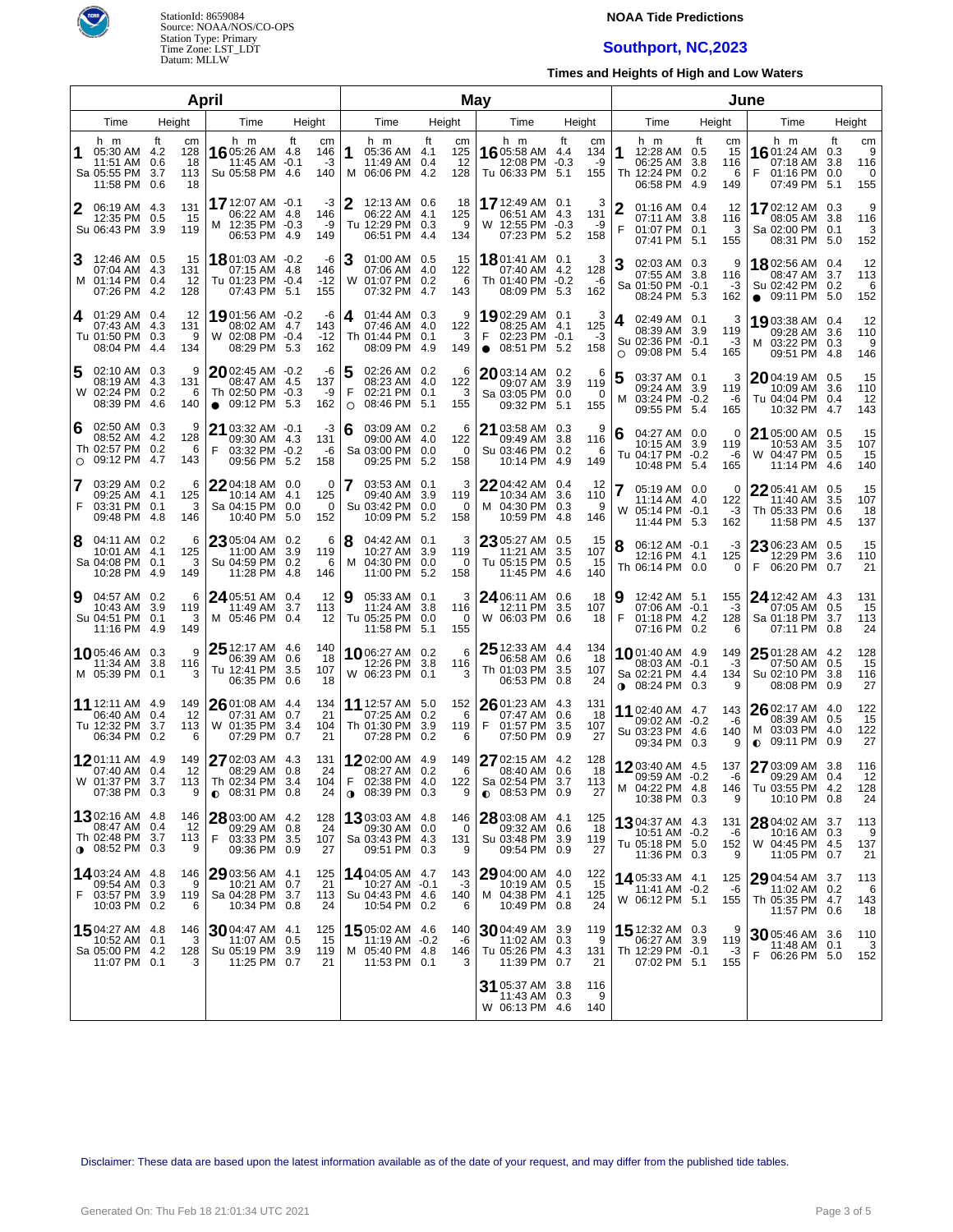

### **NOAA Tide Predictions**

## **Southport, NC,2023**

**Times and Heights of High and Low Waters**

|                |                                                                            |                   | July                        |                                                                               |                                                        |                |                                                                     |           |                                | <b>August</b>                                                                |                                                                | <b>September</b>                                                                    |                                                         |                                                                                   |                                   |  |  |  |
|----------------|----------------------------------------------------------------------------|-------------------|-----------------------------|-------------------------------------------------------------------------------|--------------------------------------------------------|----------------|---------------------------------------------------------------------|-----------|--------------------------------|------------------------------------------------------------------------------|----------------------------------------------------------------|-------------------------------------------------------------------------------------|---------------------------------------------------------|-----------------------------------------------------------------------------------|-----------------------------------|--|--|--|
| Time<br>Height |                                                                            |                   |                             | Time                                                                          | Height                                                 |                | Time                                                                |           | Height                         | Time                                                                         | Height                                                         | Time                                                                                | Height                                                  | Time                                                                              | Height                            |  |  |  |
| 1              | h m<br>12:49 AM 0.4<br>06:40 AM 3.7<br>Sa 12:37 PM<br>07:17 PM             | ft<br>0.0<br>-5.2 | cm<br>12<br>113<br>0<br>158 | h m<br>1601:53 AM 0.5<br>07:45 AM<br>Su 01:40 PM<br>08:12 PM                  | ft<br>cm<br>15<br>3.6<br>110<br>0.3<br>9<br>4.9<br>149 | 1<br>O         | h m<br>02:09 AM 0.0<br>08:05 AM 4.2<br>Tu 02:05 PM -0.4<br>08:36 PM | ft<br>5.6 | cm<br>0<br>128<br>$-12$<br>171 | h m<br>1602:47 AM<br>08:44 AM<br>W 02:42 PM<br>09:03 PM<br>$\bullet$         | ft<br>cm<br>15<br>0.5<br>3.8<br>116<br>0.4<br>12<br>4.6<br>140 | h m<br>1<br>03:19 AM -0.5<br>09:29 AM<br>F<br>03:39 PM -0.5<br>09:51 PM             | ft<br>cm<br>$-15$<br>-5.0<br>152<br>$-15$<br>5.2<br>158 | h m<br>16 03:17 AM 0.3<br>09:25 AM 4.3<br>Sa 03:35 PM 0.4<br>09:38 PM 4.2         | ft<br>cm<br>9<br>131<br>12<br>128 |  |  |  |
| 2              | 01:40 AM 0.3<br>07:32 AM 3.8<br>Su 01:27 PM -0.2<br>08:05 PM 5.4           |                   | 9<br>116<br>-6<br>165       | 1702:36 AM 0.5<br>08:27 AM<br>M 02:22 PM 0.3<br>08:51 PM 4.8<br>$\bullet$     | -15<br>3.6<br>110<br>9<br>146                          | W              | 02:58 AM -0.2<br>08:56 AM 4.4<br>02:59 PM -0.5<br>09:24 PM 5.5      |           | -6<br>134<br>$-15$<br>168      | 1703:21 AM<br>09:20 AM<br>Th 03:20 PM 0.4<br>09:37 PM                        | 12<br>0.4<br>3.9<br>119<br>12<br>4.5<br>137                    | 04:05 AM -0.5<br>10:19 AM<br>Sa 04:32 PM -0.4<br>10:40 PM 4.9                       | -15<br>5.1<br>155<br>$-12$<br>149                       | 1703:49 AM 0.3<br>09:58 AM 4.4<br>Su 04:14 PM 0.4<br>10:10 PM 4.1                 | 9<br>134<br>12<br>125             |  |  |  |
| 3<br>$\circ$   | 02:30 AM 0.1<br>08:21 AM 3.9<br>M 02:18 PM -0.3<br>08:52 PM 5.5            |                   | 3<br>119<br>-9<br>168       | 18 03:15 AM 0.5<br>09:06 AM<br>Tu 03:02 PM 0.4<br>09:28 PM                    | 15<br>3.6<br>110<br>12<br>4.7<br>143                   |                | 03:46 AM -0.3<br>09:47 AM 4.6<br>Th 03:53 PM -0.5<br>10:13 PM 5.4   |           | -9<br>140<br>$-15$<br>165      | 1803:55 AM 0.4<br>09:55 AM 4.0<br>F<br>03:58 PM 0.4<br>10:10 PM              | 12<br>122<br>12<br>134<br>4.4                                  | 04:53 AM -0.5<br>11:12 AM 5.1<br>Su 05:26 PM -0.2<br>11:32 PM 4.6                   | -15<br>155<br>-6<br>140                                 | 18 04:22 AM 0.3<br>10:34 AM 4.5<br>04:56 PM 0.4<br>м<br>10:46 PM 4.0              | 9<br>137<br>12<br>122             |  |  |  |
| 4              | 03:19 AM 0.0<br>09:10 AM 4.1<br>Tu 03:11 PM -0.3<br>09:41 PM 5.6           |                   | 0<br>125<br>-9<br>171       | 1903:53 AM 0.5<br>09:45 AM 3.7<br>W 03:41 PM 0.4<br>10:05 PM                  | 15<br>113<br>12<br>4.7<br>143                          | 4<br>F         | 04:34 AM -0.4<br>10:41 AM 4.8<br>04:49 PM -0.3<br>11:05 PM 5.2      |           | $-12$<br>146<br>-9<br>158      | 1904:29 AM 0.3<br>10:32 AM 4.1<br>Sa 04:39 PM 0.5<br>10:44 PM                | 9<br>125<br>15<br>4.3<br>131                                   | 05:41 AM -0.3<br>4<br>12:06 PM 5.1<br>M 06:21 PM 0.1                                | -9<br>155<br>з                                          | 19,04:58 AM 0.3<br>11:16 AM 4.5<br>Tu 05:41 PM 0.5<br>11:29 PM 3.8                | 9<br>137<br>15<br>116             |  |  |  |
| 5              | 04:09 AM -0.2<br>10:03 AM 4.2<br>W 04:05 PM -0.3<br>10:32 PM 5.5           |                   | -6<br>128<br>-9<br>168      | $2004:30$ AM $0.5$<br>10:25 AM<br>Th 04:22 PM 0.5<br>10:42 PM 4.5             | 15<br>3.7<br>113<br>15<br>137                          |                | 05:23 AM -0.5<br>11:38 AM 4.9<br>Sa 05:45 PM -0.2<br>11:58 PM 4.9   |           | -15<br>149<br>-6<br>149        | 2005:03 AM 0.3<br>11:11 AM 4.2<br>Su 05:21 PM 0.5<br>11:21 PM                | 9<br>128<br>15<br>4.1<br>125                                   | 12:25 AM 4.3<br>06:30 AM -0.1<br>Tu 01:01 PM 4.9<br>07:17 PM 0.3                    | 131<br>-3<br>149<br>9                                   | 2005:39 AM 0.3<br>12:05 PM 4.6<br>W 06:31 PM 0.6                                  | 9<br>140<br>18                    |  |  |  |
| 6              | 04:59 AM -0.3<br>11:00 AM 4.3<br>Th 05:03 PM -0.2<br>11:27 PM 5.3          |                   | -9<br>131<br>-6<br>162      | $2105:07$ AM 0.4<br>11:07 AM<br>F<br>05:05 PM 0.6<br>11:21 PM 4.4             | 12<br>3.8<br>116<br>18<br>134                          | 6              | 06:12 AM -0.4<br>12:34 PM 4.9<br>Su 06:42 PM 0.1                    |           | $-12$<br>149<br>3              | $2105:39$ AM 0.3<br>11:54 AM 4.2<br>M 06:06 PM 0.6                           | 9<br>128<br>18                                                 | 01:20 AM 4.0<br>6<br>07:24 AM 0.1<br>01:58 PM 4.7<br>W<br>08:19 PM 0.6<br>$\bullet$ | 122<br>З<br>143<br>18                                   | 21 12:19 AM 3.7<br>06:26 AM 0.4<br>Th 01:00 PM 4.6<br>07:28 PM 0.7                | 113<br>12<br>140<br>21            |  |  |  |
| 7<br>F         | 05:50 AM -0.3<br>12:00 PM 4.5<br>06:01 PM -0.1                             |                   | -9<br>137<br>-3             | $2205:44$ AM 0.4<br>11:51 AM 3.8<br>Sa 05:50 PM 0.6                           | 12<br>116<br>18                                        |                | 12:51 AM 4.6<br>07:03 AM -0.3<br>M 01:31 PM 4.9<br>07:42 PM 0.3     |           | 140<br>-9<br>149<br>9          | 22 12:02 AM 4.0<br>06:17 AM 0.4<br>Tu 12:40 PM 4.3<br>06:55 PM 0.7           | 122<br>12<br>131<br>21                                         | 02:19 AM 3.7<br>08:23 AM 0.3<br>Th 02:58 PM 4.6<br>09:26 PM                         | 113<br>9<br>140<br>0.7<br>21                            | 22 01:17 AM 3.6<br>07:22 AM 0.4<br>02:02 PM 4.6<br>F<br>08:34 PM 0.7<br>$\bullet$ | 110<br>12<br>140<br>21            |  |  |  |
| 8              | 12:21 AM 5.1<br>06:41 AM -0.3<br>Sa 12:59 PM 4.6<br>07:01 PM 0.1           |                   | 155<br>-9<br>140<br>3       | $23$ 12:01 AM 4.3<br>06:22 AM 0.4<br>Su 12:36 PM 4.0<br>06:36 PM 0.7          | 131<br>-12<br>122<br>21                                | 8<br>$\bullet$ | 01:47 AM 4.2<br>07:57 AM -0.1<br>Tu 02:30 PM 4.8<br>08:48 PM 0.5    |           | 128<br>-3<br>146<br>15         | 23 12:48 AM<br>07:00 AM 0.4<br>W 01:32 PM 4.4<br>07:53 PM 0.8                | 116<br>3.8<br>12<br>134<br>24                                  | 03:21 AM 3.6<br>8<br>09:28 AM<br>F<br>03:58 PM<br>10:27 PM                          | 110<br>0.5<br>15<br>-4.5<br>137<br>0.7<br>21            | 23 02:25 AM 3.5<br>08:31 AM 0.4<br>Sa 03:11 PM 4.6<br>09:43 PM 0.6                | 107<br>12<br>140<br>18            |  |  |  |
| 9              | 01:17 AM 4.8<br>07:34 AM -0.3<br>Su 01:58 PM 4.7<br>08:05 PM 0.3           |                   | 146<br>-9<br>143<br>9       | 24 12:43 AM 4.1<br>07:02 AM 0.4<br>M 01:23 PM 4.1<br>07:28 PM 0.8             | 125<br>12<br>125<br>24                                 | 9              | 02:46 AM 4.0<br>08:57 AM 0.1<br>W 03:29 PM 4.8<br>09:54 PM 0.6      |           | 122<br>3<br>146<br>18          | 24 01:41 AM<br>07:53 AM 0.4<br>Th 02:31 PM 4.5<br>$\bullet$ 09:00 PM 0.8     | 110<br>3.6<br>-12<br>137<br>24                                 | 04:20 AM 3.6<br>9<br>10:28 AM<br>Sa 04:55 PM<br>11:22 PM 0.7                        | 110<br>0.5<br>15<br>- 4.5<br>137<br>21                  | 24 03:37 AM 3.6<br>09:44 AM 0.3<br>Su 04:16 PM 4.8<br>10:44 PM 0.4                | 110<br>9<br>146<br>12             |  |  |  |
|                | 1002:14 AM 4.5<br>08:31 AM -0.2<br>M 02:58 PM 4.8<br>$0.09:13$ PM 0.4      |                   | 137<br>-6<br>146<br>12      | $2501:28$ AM 3.9<br>07:46 AM 0.4<br>Tu 02:15 PM 4.2<br>$\bullet$ 08:28 PM 0.9 | 119<br>-12<br>128<br>27                                |                | 1003:47 AM 3.8<br>09:57 AM 0.2<br>Th 04:28 PM 4.7<br>10:55 PM 0.6   |           | 116<br>6<br>143<br>18          | 25 02:44 AM 3.5<br>08:57 AM 0.4<br>F<br>03:36 PM 4.6<br>10:06 PM 0.7         | 107<br>12<br>140<br>21                                         | 1005:16 AM 3.6<br>11:22 AM<br>Su 05:48 PM 4.5                                       | 110<br>0.5<br>15<br>137                                 | $2504:43$ AM 3.9<br>10:48 AM 0.1<br>M 05:16 PM 4.9<br>11:39 PM 0.1                | 119<br>3<br>149<br>3              |  |  |  |
|                | <b>11</b> 03:13 AM 4.2<br>09:29 AM -0.1<br>Tu 03:57 PM 4.9<br>10:18 PM 0.5 |                   | 128<br>$-3$<br>149<br>15    | 26 02:20 AM 3.7<br>08:37 AM 0.4<br>W 03:11 PM 4.3<br>09:33 PM 0.9             | 113<br>-12<br>131<br>27                                | F              | 11 04:45 AM 3.6<br>10:53 AM 0.3<br>05:23 PM 4.7<br>11:50 PM 0.6     |           | 110<br>9<br>143<br>18          | 26 03:52 AM 3.5<br>10:02 AM 0.3<br>Sa 04:38 PM 4.8<br>11:06 PM 0.5           | 107<br>9<br>146<br>15                                          | 11 12:11 AM 0.6<br>06:09 AM 3.7<br>M 12:12 PM 0.4<br>06:37 PM 4.5                   | 18<br>113<br>12<br>137                                  | 26 05:43 AM 4.2<br>11:48 AM -0.1<br>Tu 06:13 PM 5.0                               | 128<br>-3<br>152                  |  |  |  |
|                | 1204:12 AM 4.0<br>$10:24$ AM $-0.1$<br>W 04:54 PM 4.9<br>11:17 PM 0.5      |                   | 122<br>$-3$<br>149<br>15    | 27 03:18 AM 3.6<br>09:33 AM 0.4<br>Th 04:07 PM 4.5<br>10:33 PM 0.8            | 110<br>12<br>137<br>24                                 |                | 1205:41 AM 3.6<br>11:45 AM 0.3<br>Sa 06:17 PM 4.7                   |           | 110<br>9<br>143                | 27 04:57 AM 3.7<br>$11:02$ AM $\,$ 0.1<br>Su 05:37 PM 5.0                    | 113<br>3<br>152                                                | 12 12:56 AM 0.5<br>06:58 AM<br>Tu 12:58 PM 0.4<br>07:21 PM 4.5                      | 15<br>3.8<br>116<br>12<br>137                           | $2712:30$ AM $-0.1$<br>06:40 AM 4.6<br>W 12:46 PM -0.3<br>07:07 PM 5.1            | -3<br>140<br>-9<br>155            |  |  |  |
|                | <b>13</b> 05:09 AM 3.8<br>$11:16$ AM $\,$ 0.0<br>Th 05:48 PM 4.9           |                   | 116<br>0<br>149             | 28 04:17 AM 3.6<br>10:28 AM 0.2<br>F<br>05:03 PM 4.8<br>11:29 PM 0.6          | 110<br>6<br>146<br>18                                  |                | 13 12:41 AM 0.6<br>06:35 AM 3.6<br>Su 12:34 PM 0.3<br>07:06 PM 4.7  |           | 18<br>110<br>9<br>143          | $2812:01$ AM 0.3<br>05:58 AM 3.9<br>M 12:00 PM -0.1<br>06:35 PM 5.2          | 9<br>119<br>-3<br>158                                          | 1301:36 AM 0.5<br>07:40 AM 4.0<br>W 01:41 PM 0.4<br>08:00 PM 4.5                    | 15<br>122<br>12<br>137                                  | $2801:19$ AM $-0.3$<br>07:33 AM 4.9<br>Th 01:41 PM -0.4<br>07:56 PM 5.1           | -9<br>149<br>$-12$<br>155         |  |  |  |
| F              | 14 12:13 AM 0.5<br>06:04 AM 3.7<br>12:06 PM 0.1<br>06:41 PM 4.9            |                   | 15<br>113<br>3<br>149       | 29 05:16 AM 3.6<br>11:21 AM 0.1<br>Sa 06:00 PM 5.0                            | 110<br>3<br>152                                        |                | 1401:28 AM 0.6<br>07:23 AM 3.7<br>M 01:20 PM 0.3<br>07:49 PM 4.7    |           | 18<br>113<br>9<br>143          | $2912:55$ AM 0.1<br>06:56 AM 4.2<br>Tu 12:58 PM -0.3<br>07:28 PM 5.3         | 3<br>128<br>-9<br>162                                          | 1402:12 AM 0.4<br>08:18 AM 4.1<br>Th 02:20 PM 0.3<br>08:35 PM 4.4                   | 12<br>125<br>9<br>134                                   | 29 02:06 AM -0.5<br>08:22 AM 5.2<br>F 02:33 PM -0.5<br>$O$ 08:43 PM 5.0           | $-15$<br>158<br>-15<br>152        |  |  |  |
|                | $15$ 01:05 AM 0.5<br>06:57 AM 3.6<br>Sa 12:55 PM 0.2<br>07:29 PM 4.9       |                   | 15<br>110<br>6<br>149       | $30$ 12:24 AM 0.4<br>06:16 AM 3.7<br>Su 12:15 PM -0.1<br>06:55 PM 5.2         | -12<br>113<br>-3<br>158                                |                | 1502:10 AM 0.5<br>08:06 AM 3.7<br>Tu 02:03 PM 0.3<br>08:28 PM 4.7   |           | 15<br>113<br>9<br>143          | $3001:45$ AM $-0.2$<br>07:50 AM 4.5<br>W 01:53 PM -0.5<br>08:17 PM 5.4       | -6<br>137<br>$-15$<br>165                                      | 1502:45 AM 0.3<br>08:53 AM 4.2<br>F.<br>02:58 PM 0.3<br>$\bullet$ 09:07 PM 4.4      | 9<br>128<br>9<br>134                                    | $3002:51$ AM $-0.5$<br>09:08 AM 5.4<br>Sa 03:24 PM -0.4<br>09:28 PM 4.8           | -15<br>165<br>$-12$<br>146        |  |  |  |
|                |                                                                            |                   |                             | 31 01:18 AM 0.2<br>07:13 AM 3.9<br>M 01:10 PM -0.3<br>07:47 PM 5.4            | 6<br>119<br>-9<br>165                                  |                |                                                                     |           |                                | 31 02:33 AM -0.4<br>08:40 AM 4.8<br>Th 02:46 PM -0.5<br>$\circ$ 09:04 PM 5.3 | -12<br>146<br>$-15$<br>162                                     |                                                                                     |                                                         |                                                                                   |                                   |  |  |  |